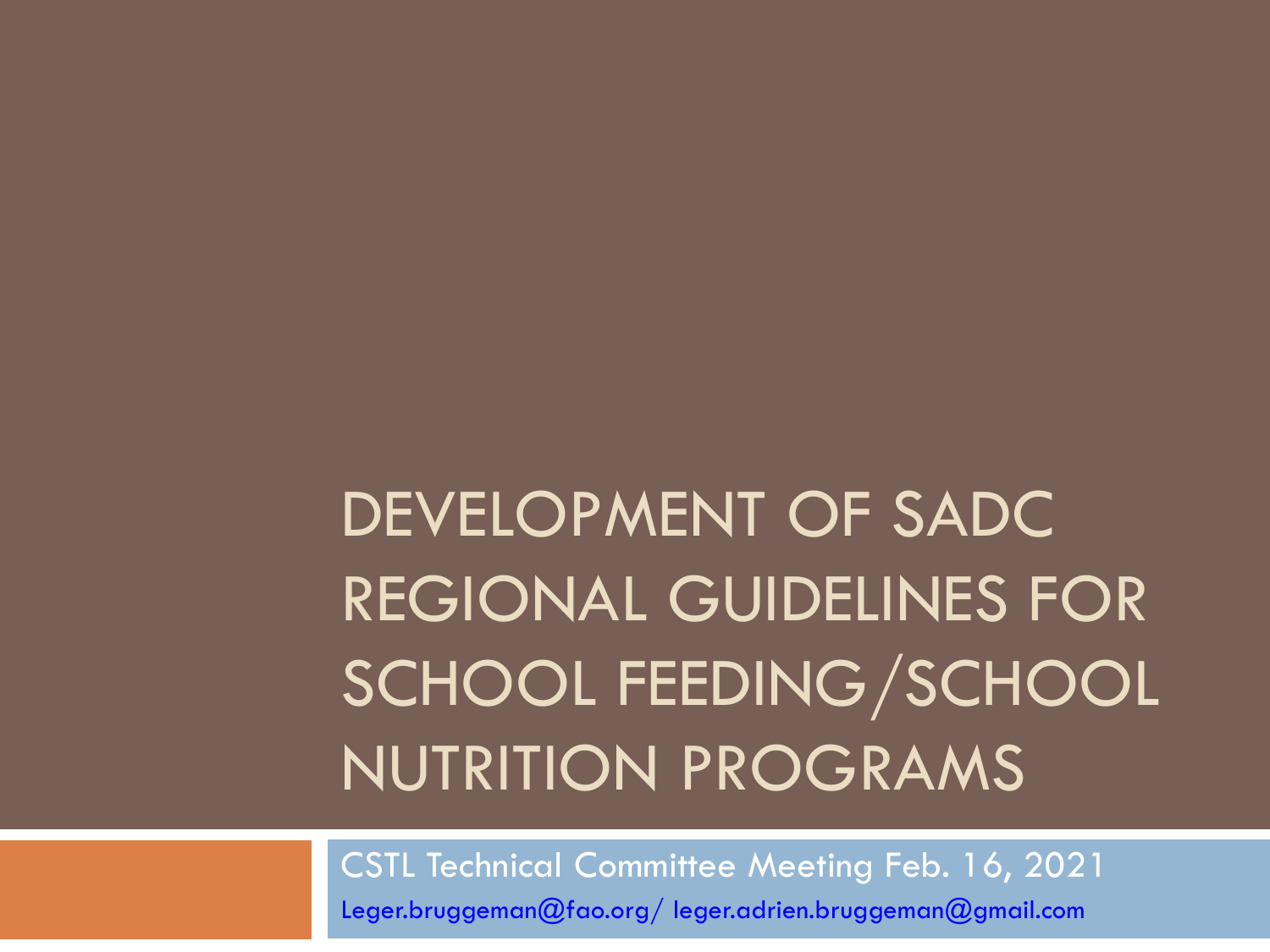#### Objectives of the assignment

- $\Box$  To respond to the request made by Member States to have guidelines on school health and nutrition programs
- □ Provide to Member States (MS) a basis for optimizing and harmonizing the implementation of school feeding and school nutrition programs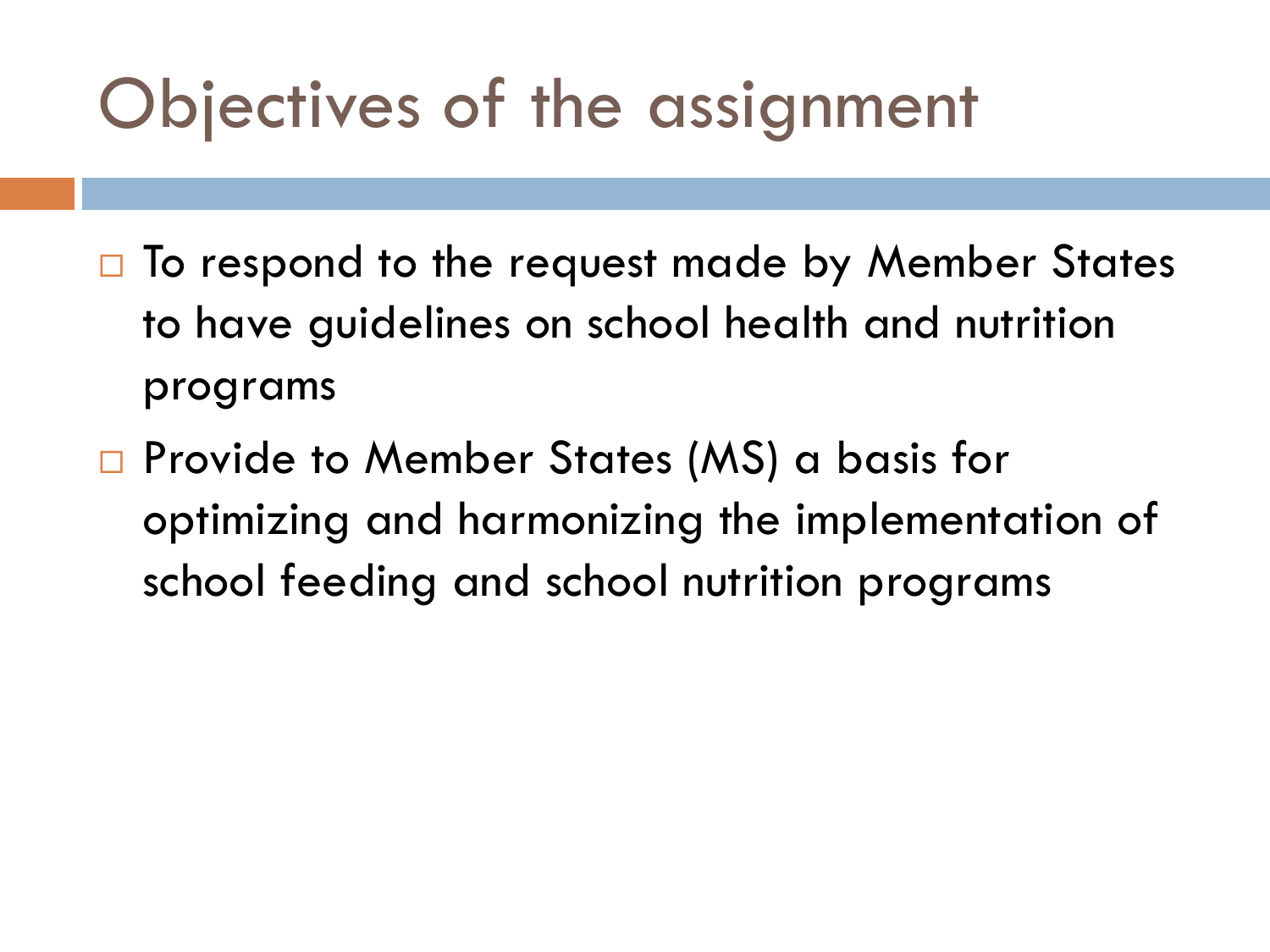### Deliverables

| <b>Inception report</b>                                                                             | • Stakeholders identification<br>• Timelines, tools and methodology defined                                             |
|-----------------------------------------------------------------------------------------------------|-------------------------------------------------------------------------------------------------------------------------|
|                                                                                                     |                                                                                                                         |
| <b>Assessment of school</b><br>feeding/school nutrition<br>programs in SADC Member<br><b>States</b> | • Develop questionnaire and conduct interviews<br>• Conduct desk research and compile data                              |
|                                                                                                     |                                                                                                                         |
| Develop regional school<br>feeding/school nutrition<br>guidelines                                   | • Build on assessment report's recommendations<br>• Interviews AU, UN agencies and other partners to develop guidelines |
|                                                                                                     |                                                                                                                         |
| <b>Facilitate a validation workshop</b>                                                             | • Member States and other experts to review the guidelines and<br>provide additional recommendations                    |
|                                                                                                     |                                                                                                                         |
| <b>Final regional school</b><br>feeding/school nutrition<br>quidelines                              | • Incorporate final recommendations and submit guidelines                                                               |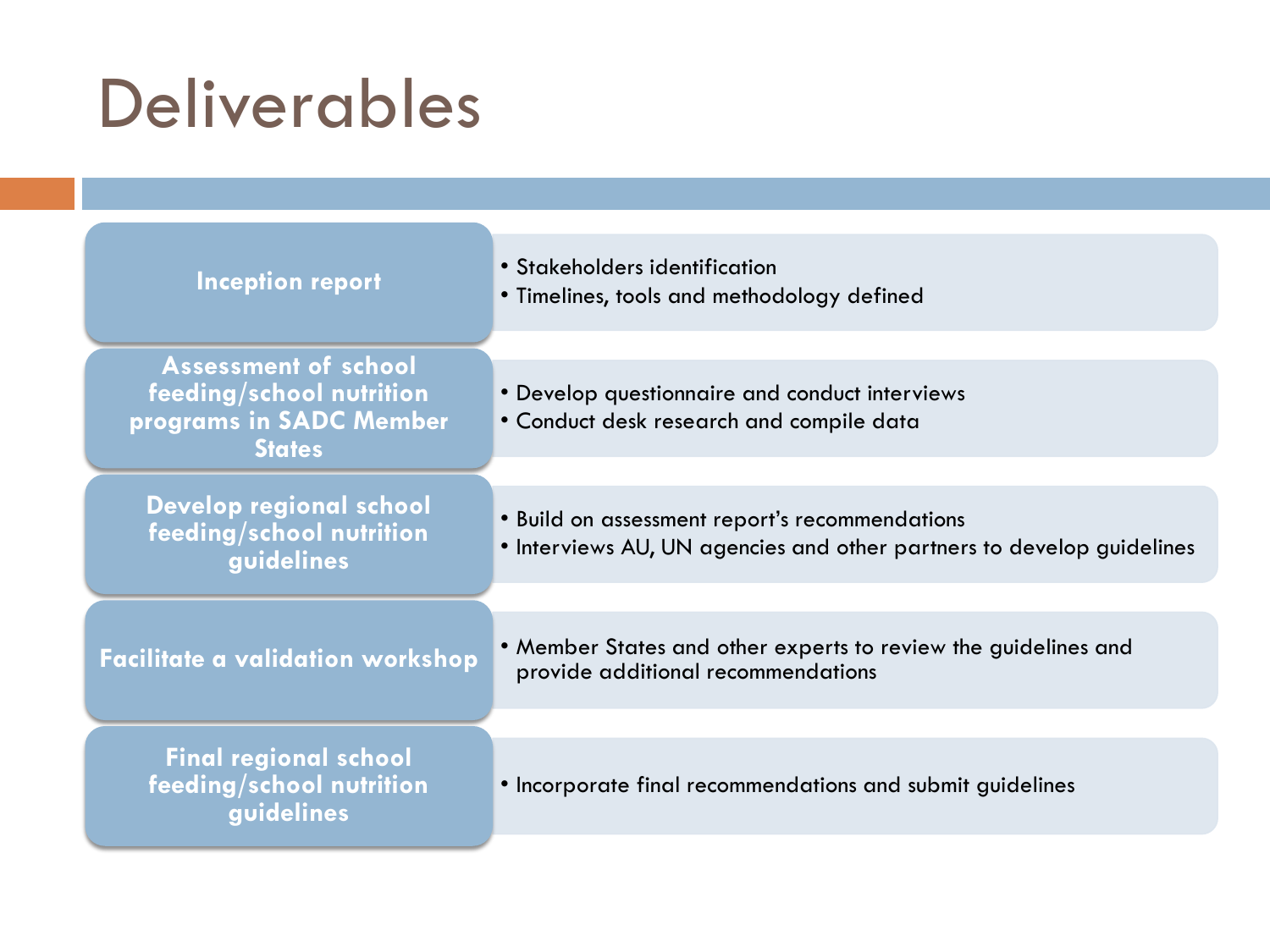## Methodology

- □ Member States to indicate which in-country experts (involved in SF/SN implementation) should be interviewed
- □ A pre-populated questionnaire with secondary data is sent to all experts identified for review
- □ Consultant to conduct 1 on 1 online interviews to gather additional information from MS experts
- $\Box$  Interviews of key regional experts are conducted
- □ Organize a validation workshop